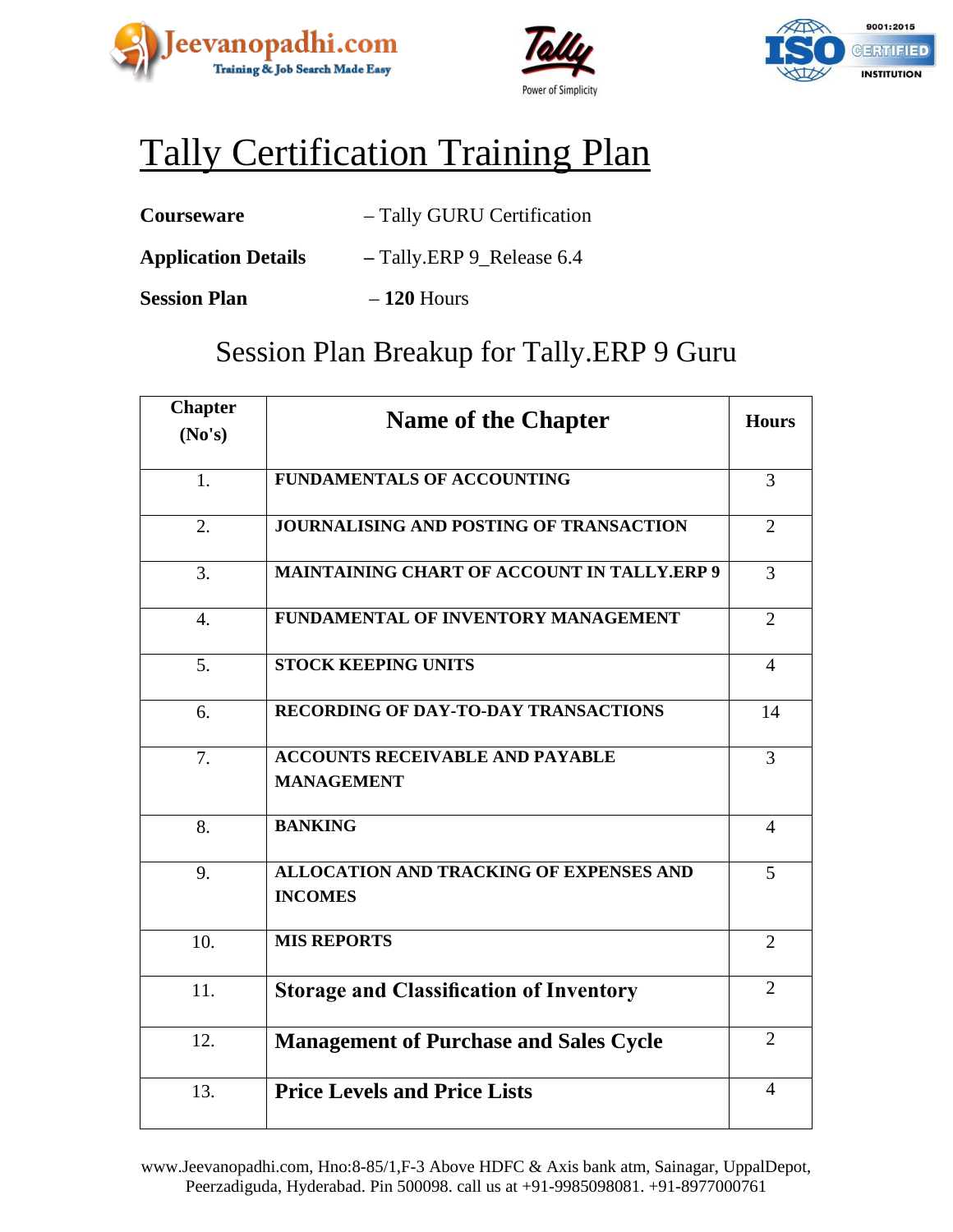





| <b>Chapter</b> | <b>Name of the Chapter</b>                     | <b>Hours</b>   |
|----------------|------------------------------------------------|----------------|
| No's)          |                                                |                |
| 14.            | <b>Manufacturing Process</b>                   | 6              |
| 15.            | <b>Getting Started with GST</b>                | 9              |
| 16.            | <b>Tax Deducted at Source</b>                  | 3              |
| 17.            | <b>Securing Financial Information</b>          | $\overline{2}$ |
| 18.            | Data Management and Financial Year End Process | 3              |
| 19.            | <b>Goods &amp; Service Tax</b>                 | 6              |
| 20.            | <b>Tax Deducted at Source (TDS)</b>            | $\overline{3}$ |
| 21.            | <b>Tax Collected at Source</b>                 | 3              |
| 22.            | <b>Job Costing</b>                             | $\overline{3}$ |
| 23.            | <b>Job Work</b>                                | $\overline{3}$ |
| 24.            | <b>Tally Audit</b>                             | 2              |
| 25.            | <b>Interest Calculation</b>                    | $\overline{2}$ |
| 26.            | <b>Synchronization</b>                         | $\mathbf{1}$   |
| 27.            | <b>Multi lingual</b>                           | $\mathbf{1}$   |
| 28.            | <b>SMS Query</b>                               | $\mathbf{1}$   |
| 29.            | <b>Web Publishing</b>                          | $\mathbf{1}$   |
| 30.            | <b>Group Company</b>                           | $\mathbf{1}$   |
| 31.            | Payroll, Income Tax, HR (Payroll)              | 5              |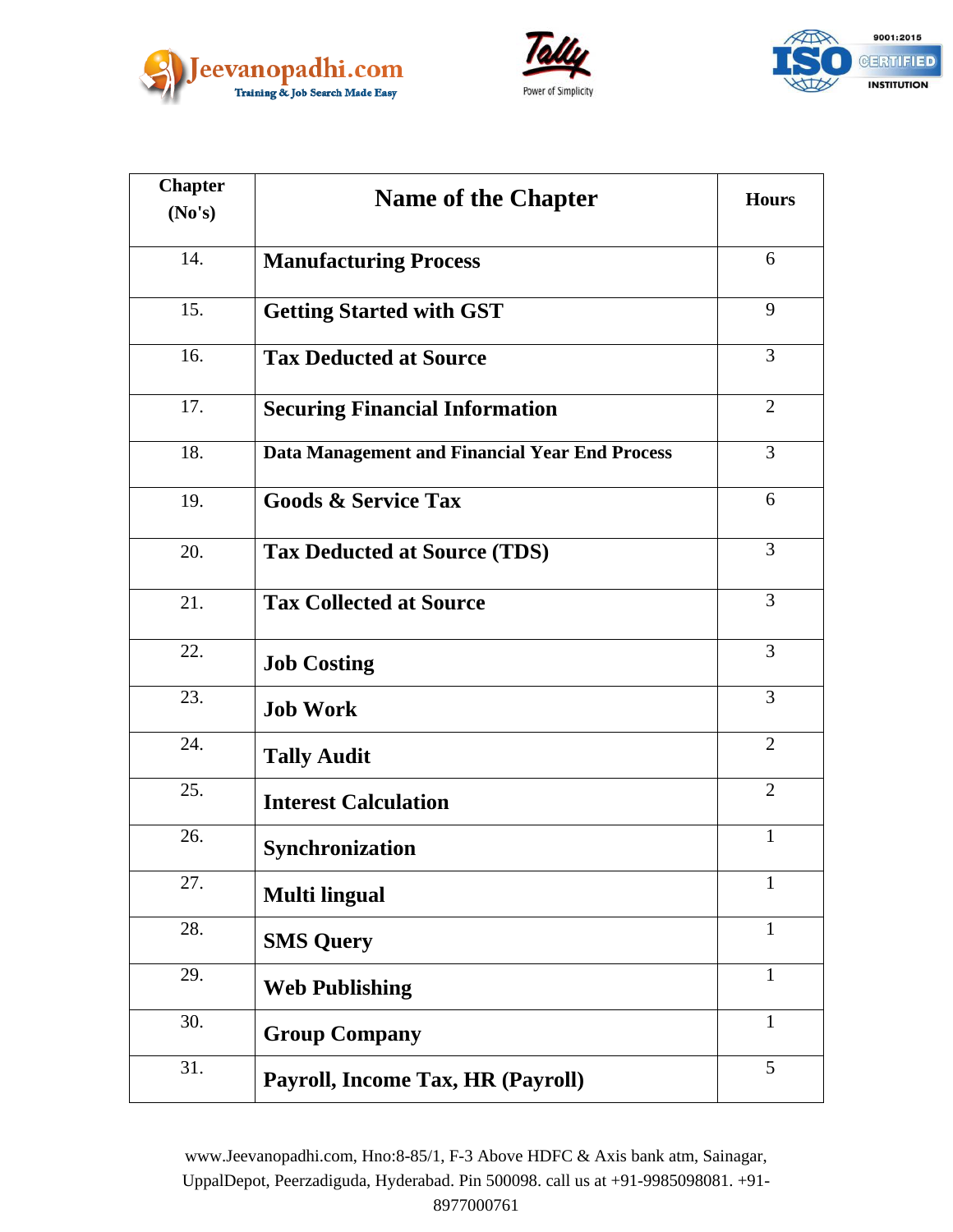





| <b>Chapter</b><br>No's) | <b>Name of the Chapter</b>                 | <b>Hours</b>   |
|-------------------------|--------------------------------------------|----------------|
|                         |                                            |                |
| 32.                     | <b>Multi-Currency</b>                      | $\overline{2}$ |
| 33.                     | <b>Budgets and Scenarios</b>               | $\overline{2}$ |
| 34.                     | <b>Retail Transactions (POS)</b>           | $\overline{2}$ |
| 35.                     | <b>Tracking of Item-wise Cost Details</b>  | 3              |
| 36.                     | <b>Tracking Additional Costs Purchases</b> | 3              |
| 37.                     | <b>Password Policy</b>                     | 1              |
| 38.                     | <b>Remote Access</b>                       | 3              |
|                         | <b>Total</b>                               | 120 Hrs.       |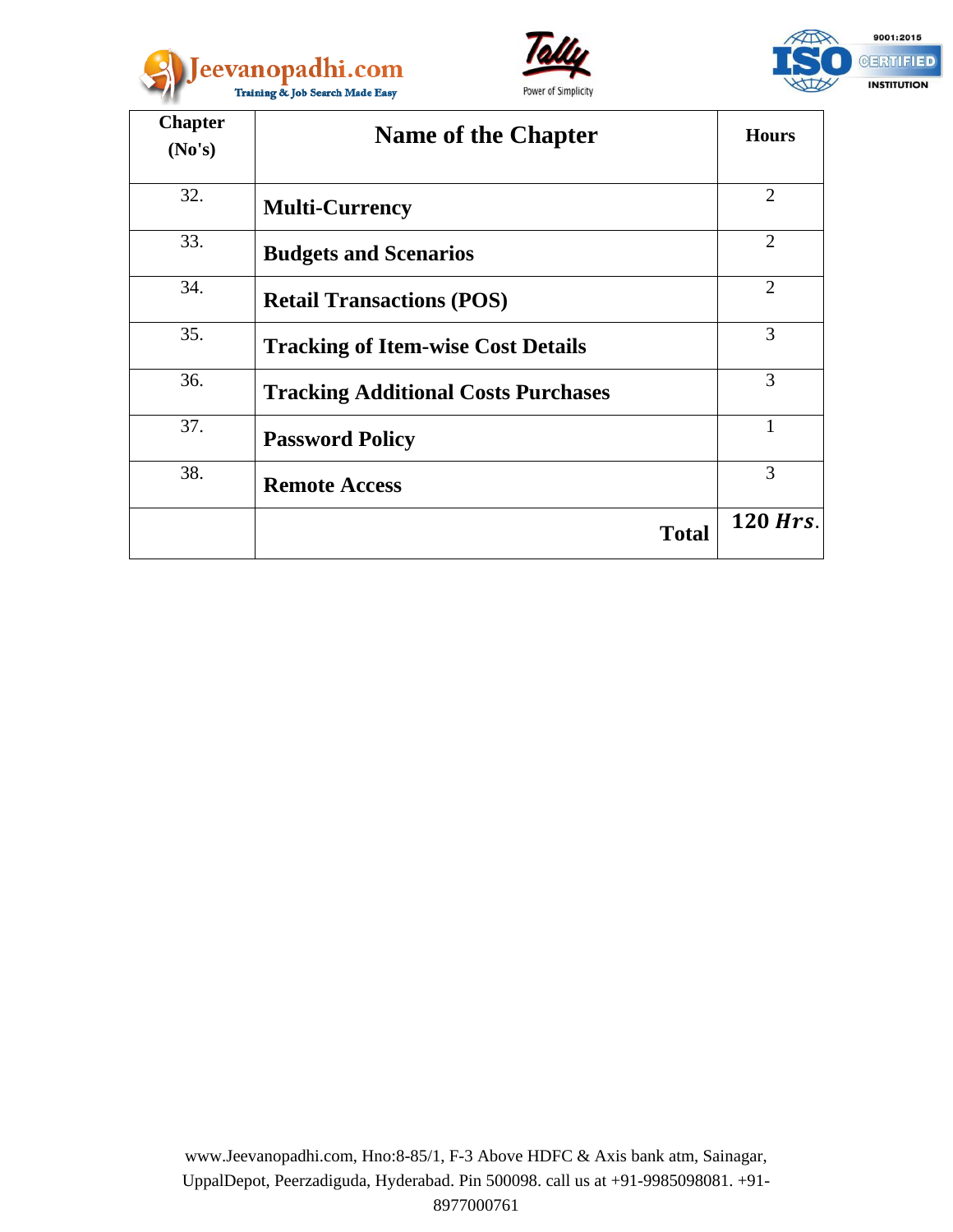





#### Contents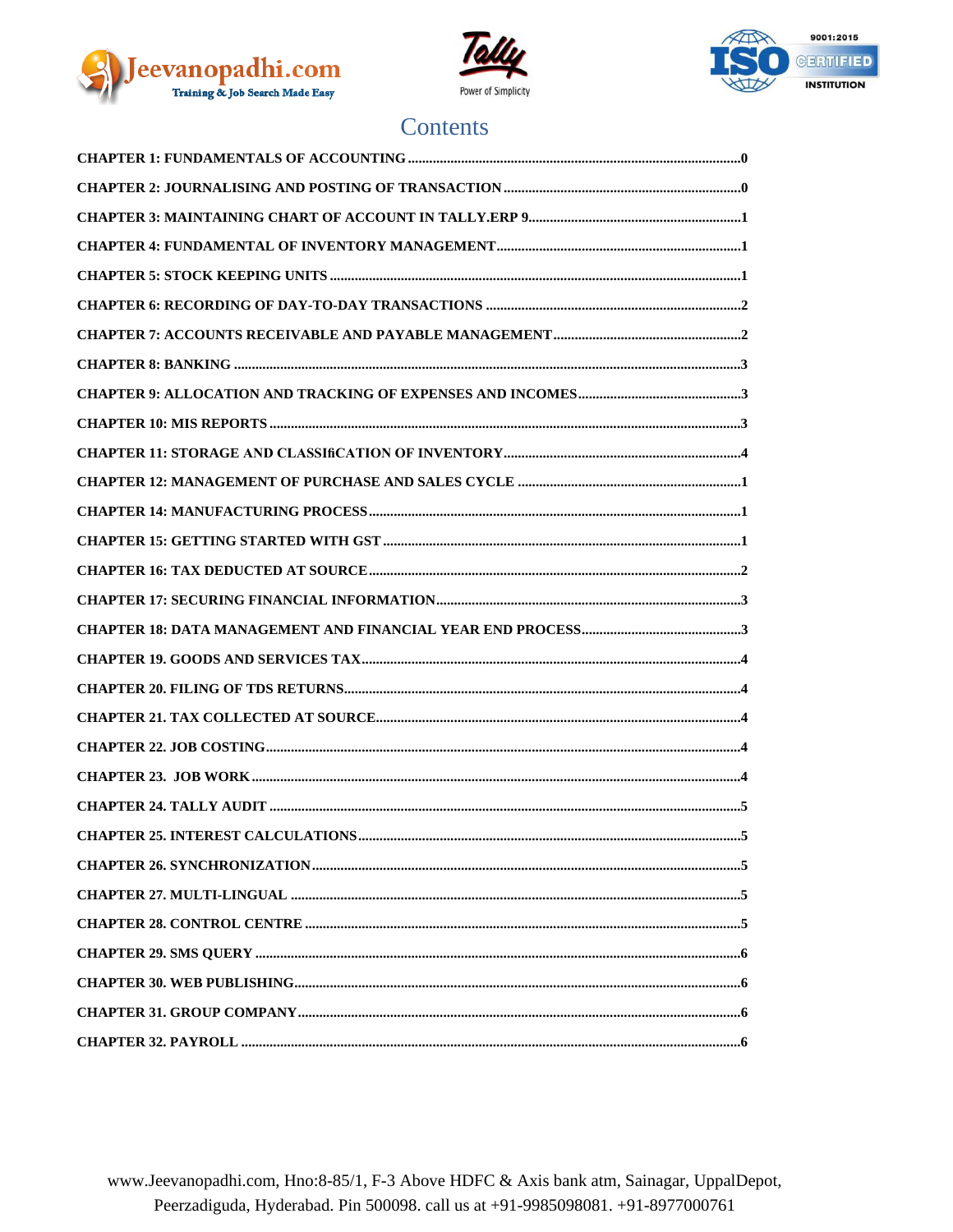





## **CONTENTS**

## <span id="page-4-0"></span>Chapter 1: FUNDAMENTALS OF ACCOUNTING

- **1.1 INTRODUCTION**
- **1.2 ACCOUNTING TERMS**
- **1.3 ACCOUNTING ASSUMPTIONS, CONCEPTS AND PRINCIPLES**
	- **1.3.1 ASSUMPTIONS**
	- **1.3.2 CONCEPTS**
	- **1.3.3 PRINCIPLES**
- **1.4 DOUBLE ENTRY SYSTEM OF ACCOUNTING**
- **1.5 TYPES OF ACCOUNTING**
- **1.6 GOLDEN RULES OF ACCOUNTING**
- **1.7 SOURCE DOCUMENTS FOR ACCOUNTING**

**KEYWORDS**

**PRACTICE EXERCISE**

### <span id="page-4-1"></span>Chapter 2: JOURNALISING AND POSTING OF TRANSACTION

- **2.1. INTRODUCTION**
- **2.2. RECORDING OF BUSINESS TRANSACTION**
	- **2.2.1. THE ACCOUNTING EQUATION**
	- **2.2.2. RECORDING OF TRANSACTION IN BOOK OF ORIGINAL ENTRY/JOURNAL**

**2.2.2.1. USE OF DEBIT AND CREDIT**

**2.2.2.2. RULES OF DEBIT AND CREDIT**

**2.2.2.3. RECORDING OF BUSINESS TRANSACTION IN JOURNAL**

- **2.3. LEDGER**
	- **2.3.1. NEED FOR LEDGER**
	- **2.3.2. DIFFERENCE BETWEEN A JOURNAL AND A LEDGER**
	- **2.3.3. CLASSIFICATION OF LEDGER ACCOUNTS**
	- **2.3.4. POSTING FROM JOURNAL**
- **2.4. TRAIL BALANCE**
	- **2.4.1. METHODS OF PREPARATION**
- **2.5. SUBSIDIARY BOOKS & CONTROL ACCOUNT**
	- **2.5.1. CASH BOOK**

**2.5.1.1. SINGLE COLUMN CASH BOOK**

- **2.5.1.2. DOUBLE COLUMN CASH BOOK**
- **2.5.1.3. THREE COLUMN CASH BOOK**
- **2.5.2. PETTY CASH BOOK**
- **2.5.3. PURCHASE BOOK**
- **2.5.4. PURCHASE RETURN BOOK**
- **2.5.5. SALES BOOK**
- **2.5.6. SALES RETURN BOOK**
- **2.5.7. JOURNAL PROPER**
- **2.5.8. CONTROL ACCOUNTS**
- **2.6. FINANCIAL STATEMENTS**
	- **2.6.1. TRADING AND PROFIT & LOSS ACCOUNT**
		- **2.6.1.1. TRADING ACCOUNT**
		- **2.6.1.2. PROFIT AND LOSS ACCOUNT**
	- **2.6.2. BALANCE SHEET**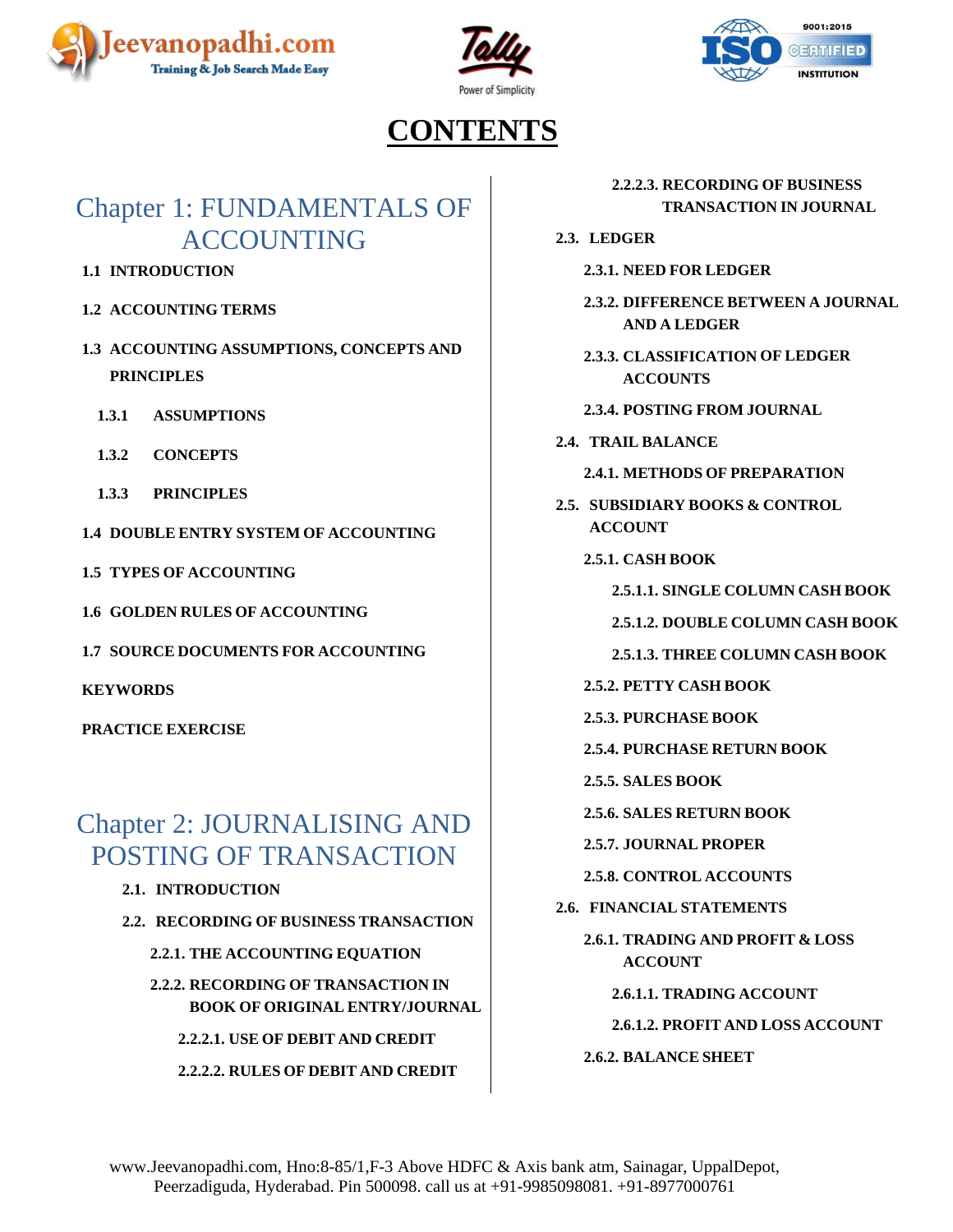





**2.6.2.1. TYPES OF ASSETS AND LIBILITIES INCLUDED IN BALANCE SHEET**

**KEY TAKEAWAYS**

**PRACTICE EXERCISES**

### <span id="page-5-0"></span>Chapter 3: MAINTAINING CHART OF ACCOUNT IN TALLY.ERP 9

#### **3.1. INTRODUCTION**

- **3.1.1. GETTING STARTED WITH TALLY.ERP 9**
- **3.1.2. MOUSE AND KEYBOARD CONVENTIONS**
- **3.2. COMPANY CREATION**
	- **3.2.1. SHUT A COMPANY**
	- **3.2.2. SELECT A COMPANY**
	- **3.2.3. ALTER A COMPANY**
- **3.3. COMPANY FEATURES AND CONFIGURATIONS**
	- **3.3.1. COMPANY FEATURES: F11**
	- **3.3.2. CONFIGURATION: F12**
- **3.4. CHART OF ACCOUNTS**
	- **3.4.1. LEDGERS**
	- **3.4.2. GROUP**
- **3.5. LEDGER CREATION**
	- **3.5.1. SINGLE LEDGER CREATION**
	- **3.5.2. MULTI LEDGER CREATION**
	- **3.5.3. ALTERING AND DISPLAY OF LEDGERS**
		- **3.5.3.1. LEDGER ALTERATION**
		- **3.5.3.2. SINGLE LEDGER DISPLAY**
		- **3.5.3.3. MULTI LEDGER DISPLAY**
	- **3.5.4. DELETING LEDGERS**

**3.6. GROUP CREATIONS**

- **3.6.1. SINGLE GROUP CREATION**
- **3.6.2. MULTI GROUP CREAYION**

**3.6.3. ALTERING AND DISPLAY OF GROUPS**

**3.6.3.1. GROUP ALTERATION**

**3.6.3.2. SINGLE GROUP DISPLAY**

**3.6.3.3. MULTI GROUP DISPLAY**

**3.6.4. DELETING GROUPS**

**KEY TAKEAWAYS**

**PRACTICE EXERCISE**

### <span id="page-5-1"></span>CHAPTER 4: FUNDAMENTAL OF INVENTORY MANAGEMENT

- **4.1. INTRODUCTION**
- **4.2. INVENTORY MANAGEMENT**
- **4.3. TERMS USED IN INVENTORY MANAGEMENT**
- **4.4. INVENTORY VALUATION**
	- **4.4.1. DIFFERENT TYPES OF INVENTORY VALUATION**
- **4.5. INVENTORY MANAGEMENT IN TALLY.ERP 9**

**PRACTICE EXERCISE**

### <span id="page-5-2"></span>CHAPTER 5: STOCK KEEPING **UNITS**

- **5.1. INTRODUCTION**
- **5.2. INVENTORY MASTER IN TALLY.ERP 9**
- **5.3. CREATE INVENTORY MASTERS**

**5.3.1. CREATION OF STOCK GROUP** 

- **5.3.2. CREATION OF UNIT OF MEASURE**
- **5.3.3. CREATION OF STOCK ITEM**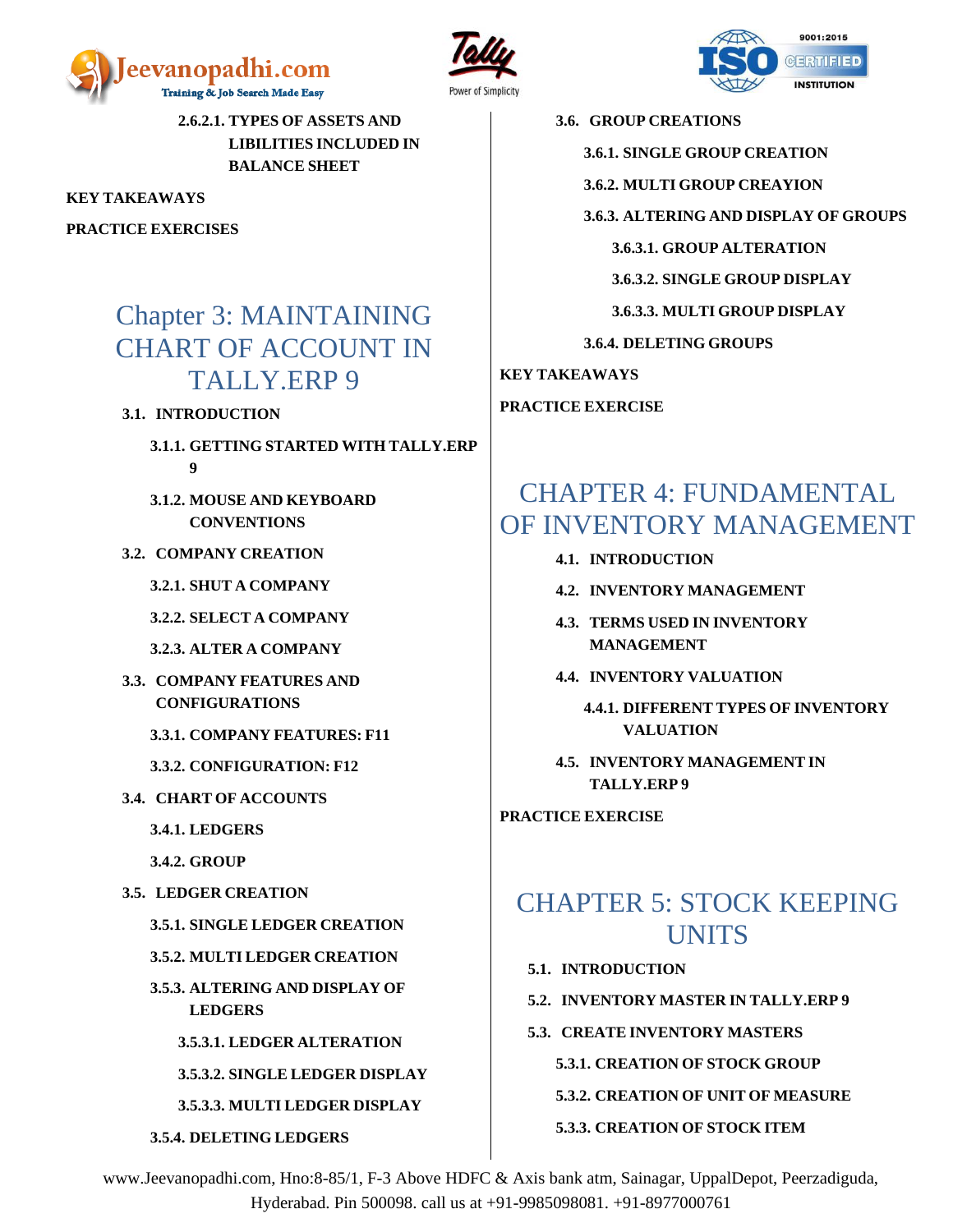





**6.8.2. DELIVERY NOTE VOUCHER 6.8.3. REJECTION IN VOUCHER 6.8.4. REJECTION OUT VOUCHER 6.8.5. STOCK JOURNAL VOUCHER 6.8.6. PHYSICAL VERIFICATION OF STOCKS KEY TAKEAWAYS SHORTCUTS KEYS**

**PRACTICE EXERCISE**

#### <span id="page-6-1"></span>CHAPTER 7: ACCOUNTS RECEIVABLE AND PAYABLE MANAGEMENT

- **7.1. INTRODUCTION**
- **7.2. ACCOUNTS PAYABLE AND RECEIVABLE**
- **7.3. MAINTAINING BILL-WISE DETAILS**
- **7.4. ACTIVATION OF MAINTAINING BILL-WISE DETAILS FEATURES**
- **7.5. NEW REFERENCE**
- **7.6. AGAINST REFERENCE**
- **7.7. ADVANCE REFERENCE**
- **7.8. ON ACCOUNT**
- **7.9. CREDIT LIMIT**
	- **7.9.1. ACTIVATE CREDIT LIMIT**
	- **7.9.2. SETTING CREDIT LIMITS**

**7.9.3. EXCEEDING CREDIT LIMITS**

- **7.9.4. EXCEPTION TO CREDIT LIMITS**
- **7.10. PAYMENT PERFORMANCE OF DEBTORS**

**7.11. CHANGING THE FINANCIAL YEAR IN TALLY.ERP 9**

**KEY TAKEAWAYS SHORTCUTS KEYS**

#### **PRACTICE EXERCISE**

www.Jeevanopadhi.com, Hno:8-85/1, F-3 Above HDFC & Axis bank atm, Sainagar, UppalDepot, Peerzadiguda, Hyderabad. Pin 500098. call us at +91-9985098081. +91-8977000761

**5.3.4. CREATION OF GODOWN**

**5.3.5. DEFINING OF STOCK OPENING BALANCE IN TALLY.ERP 9**

**KEY TAKEAWAYS**

**SHORTCUTS KEYS**

**PRACTICE EXERCISE**

## <span id="page-6-0"></span>CHAPTER 6: RECORDING OF DAY-TO-DAY TRANSACTIONS

- **6.1. INTRODUCTION**
- **6.2. BUSINESS TRANSACTION**
	- **6.2.1. SOURCE DOCUMENT OR VOUCHER**
	- **6.2.2. RECORDING TRANSACTION IN TALLY.ERP 9**
- **6.3. ACCOUNTING VOUCHERS**
	- **6.3.1. RECEIPT VOUCHER**
	- **6.3.2. CONTRA VOUCHER**
	- **6.3.3. PAYMENT VOUCHER**
	- **6.3.4. PURCHASE VOUCHER**
	- **6.3.5. SALES VOUCHER**
	- **6.3.6. DEBIT NOTE VOUCHER**
	- **6.3.7. CREDIT NOTE VOUCHER**
	- **6.3.8. JOURNAL VOUCHER**
- **6.4. CREATION OF NEW VOUCHER TYPE**
- **6.5. AUTOMATION OF INVOICE (VOUCHERS CLASSES)**
- **6.6. NON-ACCOUNTING VOUCHERS**
	- **6.6.1. MEMORANDUM VOUCHER**
	- **6.6.2. OPTIONAL VOUCHER**
	- **6.6.3. REVERSUNG JOURNAL**
- **6.7. RECORDING PROVISIONAL ENTRIES**
- **6.8. RECORDING INVENTORY VOUCHER 6.8.1. RECEIPT NOTE VOUCHER**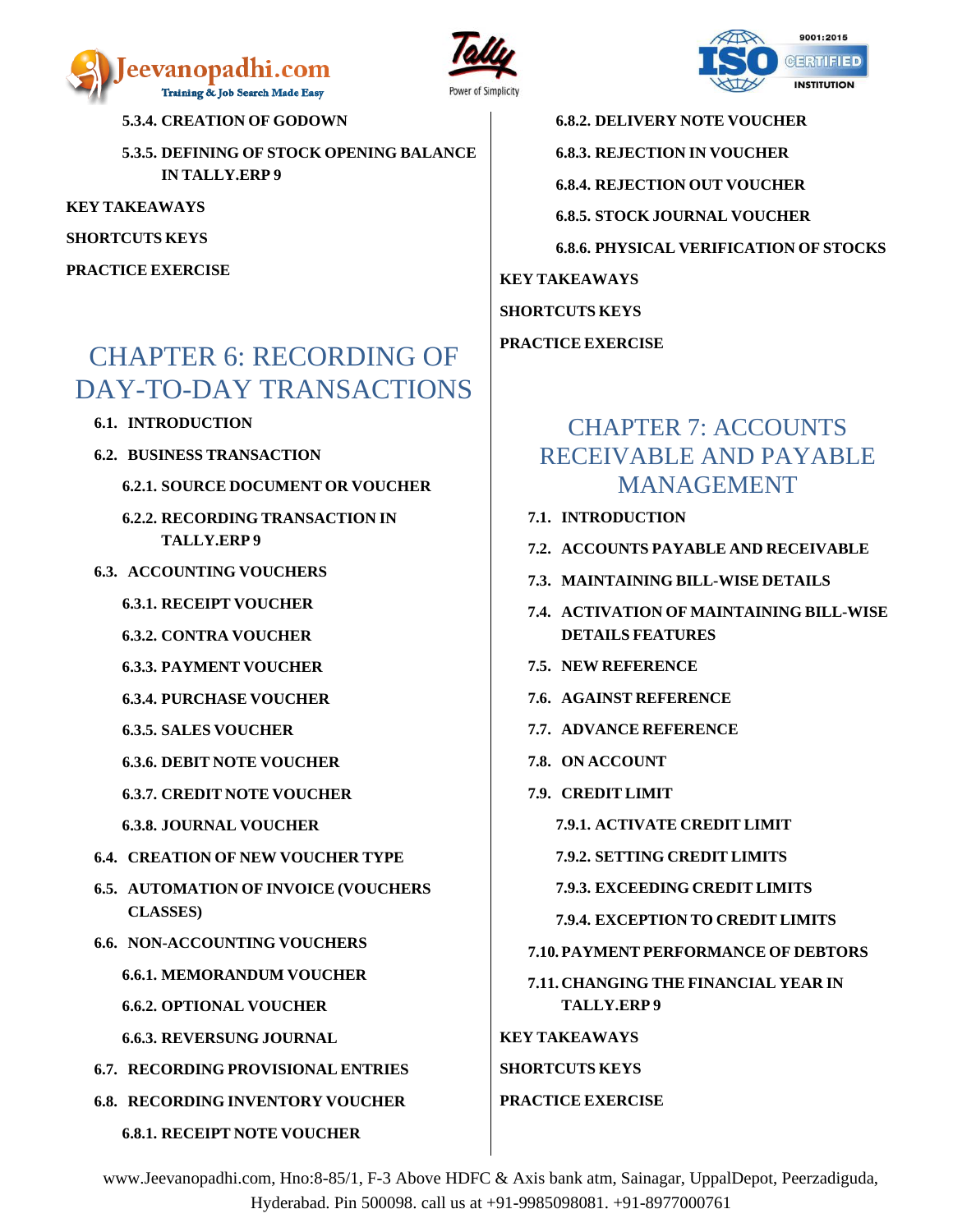





### CHAPTER 8: BANKING

- <span id="page-7-0"></span>**8.1. INTRODUCTION**
- **8.2. BANKING PAYMENTS**
- **8.3. SETTING UP BANKING FEATURES**
- **8.4. CHEQUE MANAGEMENT**
	- **8.4.1. CHEQUE PRINTING**

**8.4.1.1. SINGLE CHEQUE PRINTING**

**8.4.1.2. MULTI CHEQUE PRINTING**

- **8.4.2. CHEQUE REGISTER**
	- **8.4.2.1. CANCELLED CHEQUE**
	- **8.4.2.2. BLANK CHEQUE**
- **8.5. BANK RECONCILIATION**
	- **8.5.1. MANUAL BANK RECONCILIATION**

**8.5.2. AUTO BANK RECONCILIATION**

- **8.6. DEPOSIT SIP**
	- **8.6.1. CASH DEPOSIT SLIP**
	- **8.6.2. CHEQUE DEPOSIT SLIP**
- **8.7. PAYMENT ADVICE**
- **8.8. MANAGING OF POST-DATED CHEQUES**
- **8.9. NOTIONAL BANK**
- **8.10. POST-DATED REPORTS**
- **8.11. HANDLING E-PAYMENTS IN TALLY.ERP 9**
	- **8.11.1. E-PAYMENTS REPORTS**
	- **8.11.2. EXPORTING E-PAYMENT TRANSACTIONS FROM E-PAYMENTS REPORTS**
	- **8.11.3. SENDING PAYMENTS INSTRUCTIONS TO BANK**

**8.12. UPDATING THE BANK DETAILS INSTANTLY IN TALLY.ERP 9**

**KEY TAKEAWAYS**

**SHORTCUT KEYS**

**PRACTICE EXERCISE**

#### <span id="page-7-1"></span>CHAPTER 9: ALLOCATION AND TRACKING OF EXPENSES AND INCOMES

- **9.1 INTRODUCTION**
- **9.2 COST CENTRE AND COST CATEGORIES**
	- **9.2.1 ACTIVATION OF COST CATEGORY AND COST CENTRE**
	- **9.2.2 ALLOCATION OF EXPENSES AND INCOME USING COST CENTRE**
	- **9.2.3 ALLOCATION OF EXPENSES AND INCOME USING COST CENTRE WITH COST CATEGORY**
		- **9.2.3.1 ALLOCATION OF EXPENSES TO MULTIPLE COST CENTRE AND COST CATEGORY**
- **9.3 AUTOMATION OF COST CENTRE AND COST CATEGORIES WHILE RECORDING TRANSCTION**
	- **9.3.1 COST CENTRE CLASSES**
- **9.4 COST CENTRE REPORTS**
	- **9.4.1 CATEGORY SUMMARY**
	- **9.4.2 COST CENTRE BREAK-UP**
	- **9.4.3 LEDGER BREAK-UP**
	- **9.4.4 GROUP BREAK-UP**

#### **KEY TAKEAWAYS**

**SHORTCUT KEYS**

**PRACTICE EXERCISE**

### <span id="page-7-2"></span>CHAPTER 10: MIS REPORTS

**10.1 INTRODUCTION 10.2 ADVANTAGES OF MANAGEMENT INFORMATIOM SYSTEM 10.3 TYPES OF MIS REPORTS 10.4 MIS REPORTS IN TALLY.ERP 9 10.4.1 TRAIL BALANCE**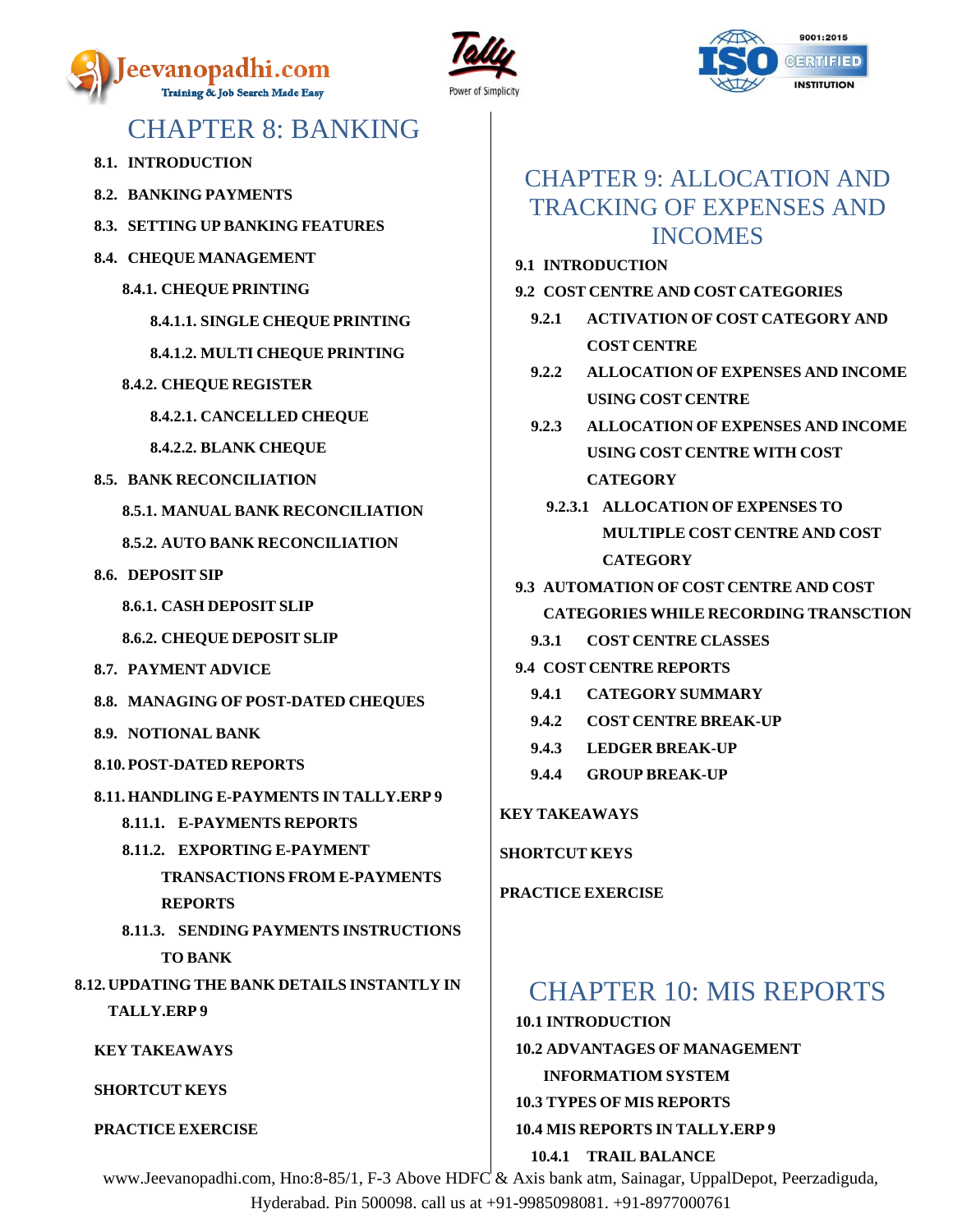#### eevanopadhi.com Training & Job Search Made Easy





**10.4.2 BALANCE SHEET 10.4.3 PROFIT & LOSS ACCOUNT 10.4.4 CASH FLOW STATEMENTS 10.4.5 FUND FLOW STATEMENTS 10.4.6 RATIO ANALYSIS 10.4.7 BOOKS AND ACCOUNTING REPORTS 10.4.7.1 DAY BOOKS 10.4.7.2 RECEIPT AND PAYMENTS 10.4.7.3 PURCHASE REGISTER 10.4.7.4 SALES REGISTER 10.4.7.5 BILLS RECEIVABLE & BILLS PAYABLE 10.4.8 INVENTORY REPORTS**

## <span id="page-8-0"></span>Chapter 11: Storage and Classification of Inventory

**11.1 INTRODUCTION** 

**11.2 GODOWN MANAGEMENT**

 **11.2.1 ACTIVATING GODOWN** 

 **11.2.2 CREATING A GODOWN** 

 **11.2.3 ALLOCATION OF STOCK TO PARTICULAR GODOWN WHILE DEfiNING OPENING BALANCE**

 **11.2.4 RECORDING OF PURCHASE, SALES AND STOCK TRANSFERS WITH GODOWN DETAILS** 

 **11.2.4. 1 PURCHASE OF INVENTORY**

 **11.2.4.2 RECORDING STOCK TRANSFER ENTRY USING STOCK JOURNAL** 

 **11.2.4.3 SALE OF INVENTORY** 

 **11.2.5 MAINTAINING DAMAGED GOODS**

 **11.2.6 ANALYZING GODOWN SUMMARY AND STOCK MOVEMENT REPORT** 

**11.3 STOCK CATEGORY** 

 **11.3.1 ACTIVATION OF STOCK CATEGORIES** 

 **11.3.2 CREATING STOCK CATEGORIES.**

 **11.3.3 RECORDING OF TRANSACTIONS.**

**10.4.8.1 STOCK SUMMARY 10.4.8.2 STOCK TRANSFER 10.4.8.3 MOVEMENT ANALYSIS 10.4.8.4 AGEING ANALYSIS**

**KEY TAKEWAYS SHORTCUTS KEYS PRACTISE EXERCISES KEY ASWERS ANNEXURE**

**11.4 MOVEMENTS OF GOODS IN BATCHES/LOTS - BATCH WISE DETAILS**

 **11.4.1 ACTIVATING BATCH-WISE DETAILS IN TALLY.ERP 9.**

 **11.4.2 USING BATCH-WISE DETAILS IN PURCHASE INVOICE.**

 **11.4.3 USING BATCH-WISE DETAILS IN SALES INVOICE.**

 **11.4.4 EXPIRED BATCH/STOCK TRANSFER.**

 **11.4.5 BATCH REPORTS.**

 **11.4.5.1 BATCH VOUCHERS REPORT**

 **11.4.5.2 BATCH SUMMARY REPORT.**

 **11.4.5.3 TRANSFER ANALYSIS REPORT.**

**11.5 STOCK VALUATION METHODS**

 **11.5.1 CONfiGURATION OF STOCK VALUATION METHOD** 

 **11.5.2 DIFFERENT TYPES OF COSTING METHODS**

 **11.5.3 RECORDING OF PURCHASE AND SALES TRANSACTIONS** 

 **11.5.4 STOCK VALUATION BASED ON FIFO PERPETUAL METHOD** 

**KEY TAKEAWAYS**

**SHORTCUT KEYS**

**PRACTICE EXERCISES**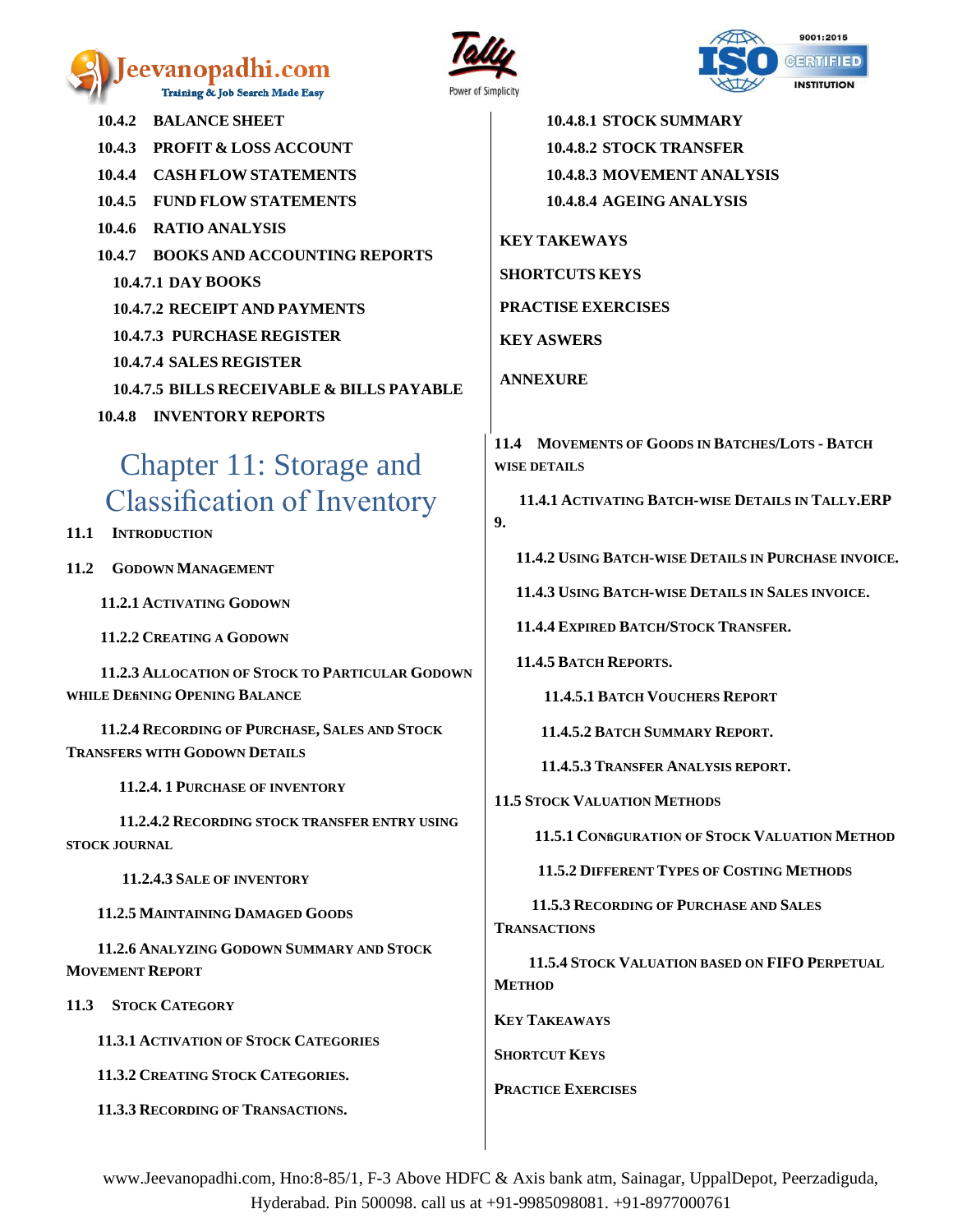





## <span id="page-9-0"></span>Chapter 12: Management of Purchase and Sales Cycle

**12.1 INTRODUCTION**

**12.2 PURCHASE ORDER PROCESSING** 

 **12.2.1 ACTIVATING ORDER PROCESSING IN TALLY.ERP 9**

- **12.3 SALES ORDER PROCESSING**
- **12.4 VIEWING ORDER DETAILS**
- **12.5 DISPLAY COLUMNAR ORDERS & STOCK DETAILS**
- **12.6 SALES ORDER OUTSTANDING**
- **12.7 PRE-CLOSURE OF ORDER**
- **12.8 REORDER LEVEL**
- **12.9 DISPLAY REORDER STATUS**

**KEY TAKEAWAYS**

**SHORTCUT KEYS**

**PRACTICE EXERCISES**

### Chapter 13: Price Levels and Price **Lists**

**13.1 INTRODUCTION**

**13.2 ACTIVATING PRICE LISTS AND DEfiNING OF PRICE LEVELS**

 **13.2.1 CREATION OF PRICE LIST** 

 **13.2.2 USING PRICE LIST**

**13.3 REVISE PRICE LIST** 

**KEY TAKEAWAYS** 

**SHORTCUT KEYS**

**PRACTICE EXERCISES**

## <span id="page-9-1"></span>Chapter 14: Manufacturing Process

**14.1 INTRODUCTION**

**14.2 ACTIVATING OF BILL OF MATERIALS** 

**14.3 AUTO LISTING OF COMPONENTS USING BILL OF MATERIALS** 

**14.4 ACCOUNTING OF MANUFACTURING PROCESS IN TALLY.ERP 9**

**14.5 TRANSFERRING OF MANUFACTURED GOODS FROM STOREHOUSE TO SHOWROOM** 

**14.6 REPORTS**

 **14.6.1 STOCK JOURNAL REGISTER**

 **14.6.2 TRANSFER ANALYSIS**

 **14.6.3 COST ESTIMATION**

 **14.6.4 STOCK AGEING ANALYSIS** 

**KEY TAKEAWAYS** 

**SHORTCUT KEYS**

**PRACTICE EXERCISES**

## <span id="page-9-2"></span>Chapter 15: Getting Started with **GST**

**15.1 INTRODUCTION**

**15.2 ENABLING GST AND DEfiNING TAX DETAILS**

**15.3 TRANSFERRING INPUT TAX CREDIT TO GST**

**15.4 INTRASTATE SUPPLY OF GOODS**

 **15.4.1 INTRASTATE INWARD SUPPLY** 

 **15.4.2 INTRASTATE OUTWARD SUPPLY**

**15.5 INTERSTATE SUPPLY OF GOODS** 

 **15.5.1 INTERSTATE INWARD SUPPLY** 

 **15.5.2 INTERSTATE OUTWARD SUPPLY** 

**15.6 RETURN OF GOODS** 

 **15.6.1 PURCHASE RETURNS**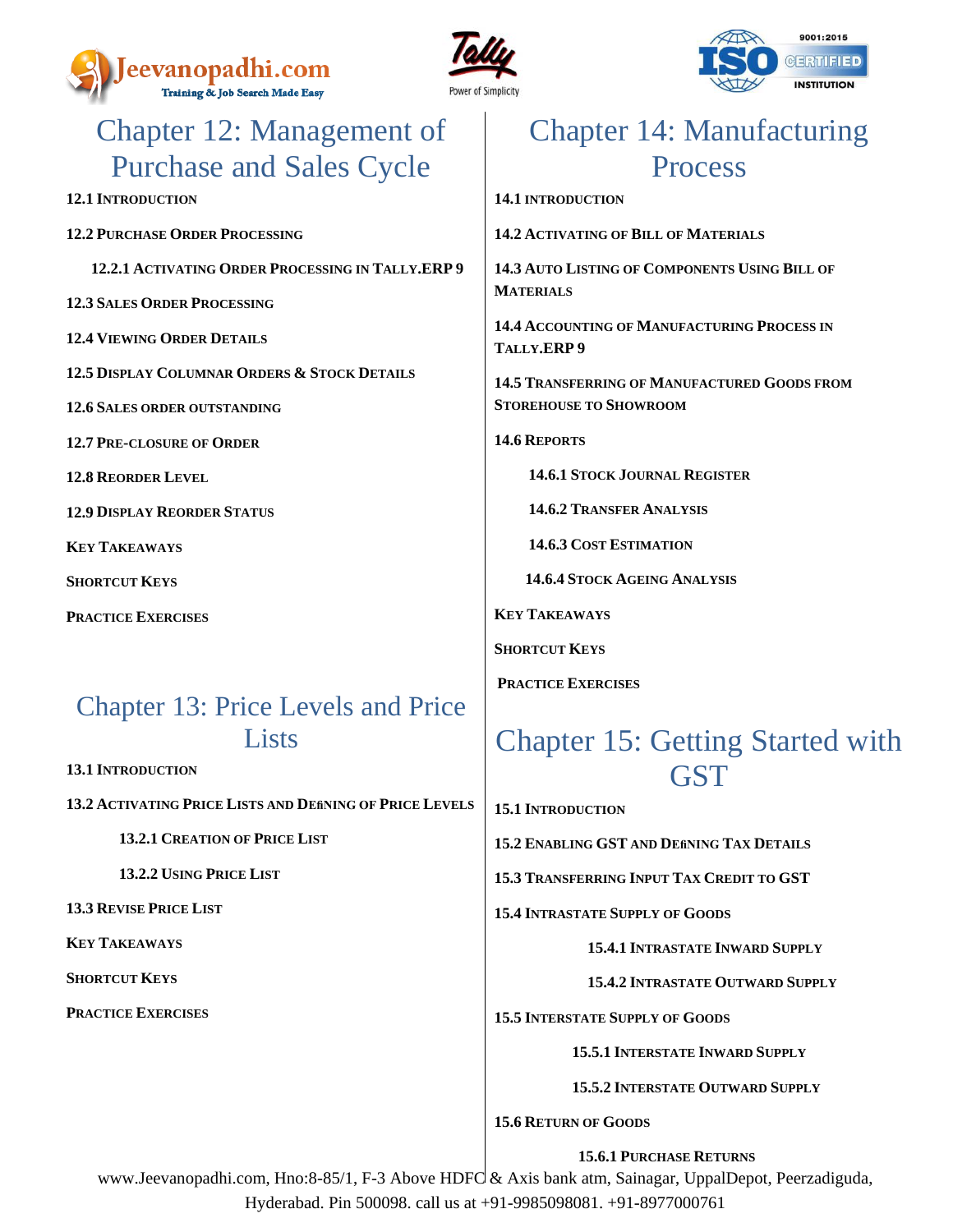





 **15.6.2 SALES RETURNS**

**15.7 SUPPLIES INCLUSIVE OF TAX**

**15.8 DEfiNING TAX RATES AT MASTER AND TRANSACTION LEVELS.**

> **15.8.1 DEFINING GST RATES AT STOCK GROUP LEVEL**

 **15.8.2 DEfiNING GST RATES AT STOCK ITEM LEVEL**

 **15.8.3 DEfiNING GST RATE AT TRANSACTION LEVEL** 

 **15.8.4 HIERARCHY OF APPLYING TAX RATE DETAILS** 

**15.9 GST REPORTS** 

 **15.9.1 GENERATING GSTR-L REPORT IN TALLY.ERP 9**

 **15.9.2 GENERATING GSTR-2 REPORT IN TALLY.ERP 9**

**15.10 INPUT TAX CREDIT SET 0FF**

**15.11 GST TAX PAYMENT**

 **15.11.1 TIMELINE FOR PAYMENT OF GST**

 **15.11.2 MODES OF PAYMENT** 

 **15.11.3 CHALLAN RECONCILIATION** 

**15.12 EXPORTING GSTR-1 RETURN AND UPLOADING IN GST PORTAL**

**15.13 RECORDING ADVANCED ENTRIES** 

 **15.13.1 PURCHASE FROM COMPOSITE DEALER**

 **15.13.2 EXPORTS** 

 **15.13.2.1 EXPORTS THROUGH LUT/BOND**

 **15.13.2.2 EXPORTS TAXABLE** 

 **15.13.3 EXEMPTED GOODS**

 **15.13.4 SEZ SALES**

**15.14 ACCOUNTING REVERSE CHARGE UNDER GST**

**15.15 ACCOUNTING OF SUPPLY OF SERVICES** 

**15.16 ACCOUNTING EXEMPTED SERVICES**

**KEY TAKEAWAYS**

**SHORTCUT KEYS** 

**PRACTICE EXERCISES**

## <span id="page-10-0"></span>Chapter 16: Tax Deducted at Source

**16.1 INTRODUCTION**

**16.2 BASIC CONCEPTS OF TDS**

**16.3 TDS PROCESS** 

**16.4 TDS IN TALLY.ERP 9**

**16.5 ACTIVATION OF TDS FEATURE IN TALLY.ERP 9**

**16.6 TDS STATUTORY MASTERS** 

**16.7 CONfiGURING TDS AT GROUP LEVEL**

**16.8 CONfiGURING TDS AT LEDGER LEVEL** 

**16.9 BOOKING OF EXPENSES IN PURCHASE VOUCHER**

**16.10 RECORDING TRANSACTIONS** 

**16.10.1 EXPENSES PARTLY SUBJECT TO TDS**

**16.10.2 BOOKING EXPENSES AND DEDUCTING TDS LATER**

**16.10.3 ACCOUNTING MULTIPLE EXPENSES AND DEDUCTING TDS LATER**

**16.10.4 ACCOUNTING FOR TDS ON ADVANCE PAYMENTS AGAINST TRANSPORT**

**16.10.5 TDS ON EXPENSES AT LOWER RATE**

**16.10.6 TDS ON EXPENSES AT ZERO RATE**

**16.10.7 DEDUCTING TDS ON PAYMENTS** 

**16.10.8 REVERSAL OF EXPENSES WITH TDS**

**16.10.9 DEDUCTING TDS ON EXPENSES WITH INVENTORY**

**16.10.10 ACCOUNTING TDS ON FIXED ASSETS**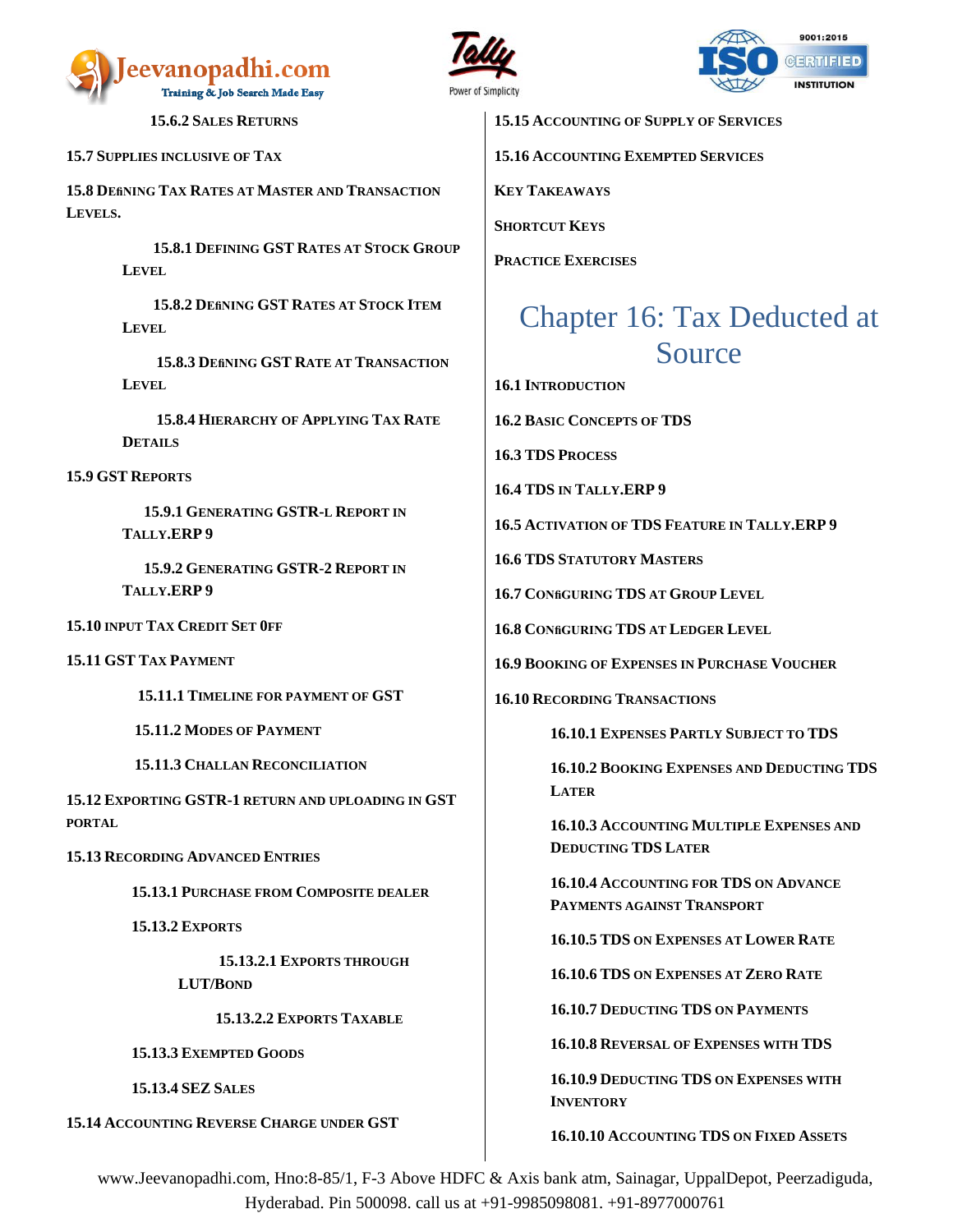

**16.11 TDS REPORTS** 

 **16.11.3 E-RETURN**

**16.10.11 PAYMENT OF TDS**

 **16.11.1 CHALLAN RECONCILIATION**

 **16.11.2 TDS OUTSTANDING**



 **18.2.2 RESTORING DATA FROM A BACKUP FILE**

**18.3 EXPORT AND IMPORT OF DATA** 

**18.4 EXPORTING AND IMPORTING OF DATA FROM ONE COMPANY TO ANOTHER IN XML FORMAT**

> **18.4.1 EXPORTING OF MASTERS FROM ONE COMPANY TO ANOTHER**

> **18.4.2 IMPORTING OF MASTERS FROM ONE COMPANY TO ANOTHER**

**18.5 EXPORTING OF DATA IN OTHER AVAILABLE FORMATS**

 **18.5.1 EXPORTING OF REPORTS IN EXCEL**

 **18.5.2 EXPORTING OF REPORTS IN PDF FORMATS**

**18.6 E-MAILING IN TALLY.ERP 9**

**18.6.1 E-MAILING A REPORT**

**18.6.2 MASS MAILING**

**18.7 PRINTING REPORTS**

**18.7.1 PRINTING THE BALANCE SHEET**

**18.7.2 PRINTING PROfiT 8: LOSS ACCOUNT**

**18.7.3 PRINTING OF CONfiRMATION OF ACCOUNTS**

**18.7.4 PRINTING OF SALES INVOICE**

**18.7.5 PRINTING OF COMPANY LOGO**

**18.7.6 PRINTING OF COMPANY LOGO ON SALES INVOICE**

**18.7.7 PRINTING OF COMPANY LOGO ON REPORTS**

**18.8 MANAGING OF DATA DURING FINANCIAL YEAR END PROCESS**

**18.8.1 IMPORTANT PRE-SPLIT ACTIVITY**

**18.8.2 SPLITTING OF DATA** 

**KEY TAKEAWAYS** 

**SHORTCUT KEYS**

**PRACTICE EXERCISES**

**KEY ANSWERS**

**ANNEXURE**

www.Jeevanopadhi.com, Hno:8-85/1, F-3 Above HDFC & Axis bank atm, Sainagar, UppalDepot, Peerzadiguda, Hyderabad. Pin 500098. call us at +91-9985098081. +91-8977000761

**KEY TAKEAWAYS**

**SHORTCUT KEYS** 

**PRACTICE EXERCISES**

## <span id="page-11-0"></span>Chapter 17: Securing Financial Information

**17.1 INTRODUCTION**

**17.2 SECURITY CONTROL**

**17.3 ACTIVATION OF SECURITY CONTROL AND CREATION OF SECURITY LEVELS IN TALLY.ERP 9**

**17.4 ACCESSING THE COMPANY WITH DATA OPERATOR'S USER ACCOUNT**

**17.5 PASSWORD POLICY**

**17.6 TALLY VAULT PASSWORD**

**17.6.1 ACTIVATION OF TALLY VAULT IN TALLY.ERP 9**

**17.6.2 CONfiGURATION OF TALLY VAULT PASSWORD WHILE CREATING THE COMPANY**

**17.6.3 CONfiGURATION OF TALLY VAULT PASSWORD FOR EXISTING COMPANY** 

**17.6.4 BENEfiTS OF TALLY VAULT PASSWORD** 

**KEY TAKEAWAYS** 

**PRACTICE EXERCISES**

# <span id="page-11-1"></span>Chapter 18: Data Management and Financial Year End Process

**18.1 INTRODUCTION**

**18.2 BACKUP AND RESTORE** 

 **18.2.1 BACKUP OF DATA**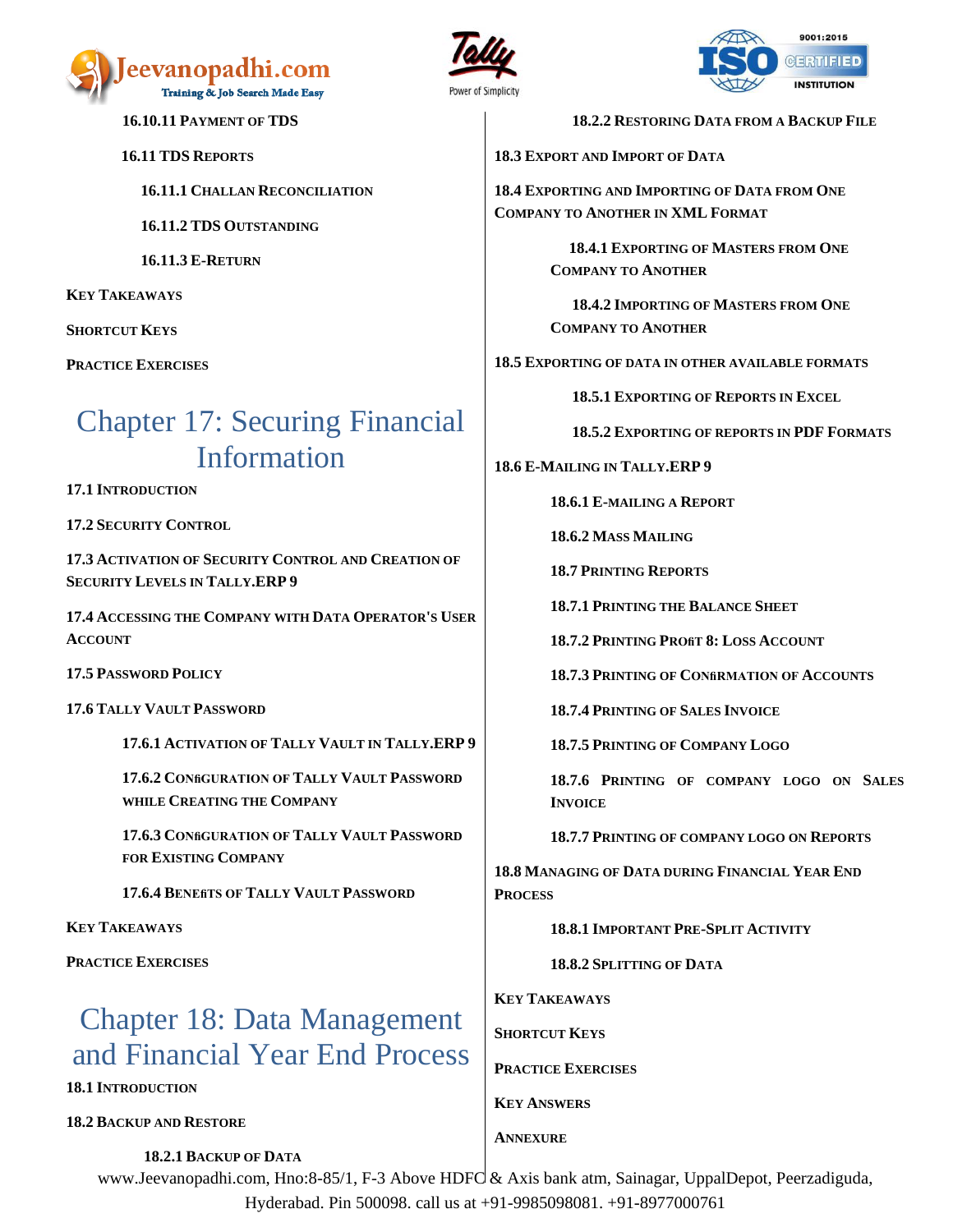





## <span id="page-12-0"></span>Chapter 19. Goods and Services **Tax**

- **19.1 INTRODUCTION**
- **19.2 ACTIVATE GST IN TALLY.ERP 9**
- **19.3 ACCOUNTING OF GST TRANSACTION**
	- **19.3.1 PURCHASES FROM UNREGISTERED DEALERS**
	- **19.3.2 IMPORTS**
	- **19.3.3 ADVANCE RECEIPTS AND PAYMENTS**
		- **19.3.3.1 ACCOUNTING ADVANCE RECEIPT AND SALES INVOICE IN THE SAME MONTH.**
		- **19.3.3.2 ADVANCE RECEIPT AND SALES INVOICE RECORDED IN DIFFERENT MONTHS**
		- **19.3.3.3 REVERSAL OF GST ON ACCOUNT OF CANCELLATION OF ADVANCE RECEIPT**
		- **19.3.3.4 ACCOUNTING AN ADVANCE PAYMENT FOR PURCHASE OF TAXABLE GOODS UNDER REVERSE CHARGE**
- **19.4 MIXED SUPPLY AND COMPOSITE SUPPLY UNDER GST**
	- **19.4.1 MIXED SUPPLY OF GOODS**
	- **19.4.2 COMPOSITE SUPPLY OF GOODS**
- **19.5 ACCOUNTING OF SERVICE TRANSACTIONS**
- **19.6 GST REPORTS**
	- **19.6.1 GENERATING GSTR-1 REPORT IN TALLY.ERP 9**
	- **19.6.2 GENERATING GSTR-2 REPORT IN TALLY.ERP 9**
- **19.7 INPUT TAX CREDIT SET OFF**
- **19.8 GST TAX PAYMENT**
	- **19.8.1 TIME LINE FOR PAYMENT OF GST TAX**
	- **19.8.2 MODES OF PAYMENT**
	- **19.8.3 CHALLAN RECONCILIATION**
- **19.9 GSTR-1 RETURN AND UPLOADING IN GST PORTAL.**

### <span id="page-12-1"></span>Chapter 20. Filing of TDS Returns

- **20.1 INTRODUCTION**
- **20.2 TDS REPORTS**
- **20.2.1 FORM 26Q**
- **20.2.2 TDS OUTSTANDING'S**
- **20.3 PAYMENT OF TDS**
- **20.3.1 CHALLAN RECONCILIATION 20.4 E-RETURN**
- 

#### **KEY TAKEAWAYS**

#### **SHORTCUT KEYS**

**PRACTICE EXERCISES**

## <span id="page-12-2"></span>Chapter 21. Tax Collected at Source

**21.1 Introduction 21.2 Basic Concepts of TCS 21.3 Configuring Tally.ERP 9 for TCS 21.3.1 Enabling TCS in Tally.ERP 9 21.4 Sales of TCS Goods at Lower Rate 21.5 Sales of TCS Goods at Nil Rated 21.6 TCS on Transfer of Right to Use 21.7 Payment of TCS 21.8 TCS Reports 21.8.1 Form 27EQ 21.8.2 Saving Form 27EQ 21.8.3 Return Transaction Book**

**Key Takeaways Shortcut Keys Practice Exercises**

## <span id="page-12-3"></span>Chapter 22. Job Costing

- **22.1** Introduction
	- **22.1.1** Features of Job Cost
- **22.2** Enabling Job Costing
	- **22.2.1** Creating Required Masters
	- **22.2.2** Creating Ledgers for Job Costing
	- **22.2.3** Recording of Job Costing Related Transactions
- **22.3** Job Costing Reports
	- **22.3.1** Job Work Analysis Report
	- **22.3.2** Materials Consumption Summary Report
	- **22.3.3** Comparative Job Work Analysis Report

Key Takeaways Shortcut Keys Practice Exercises

## <span id="page-12-4"></span>Chapter 23. Job Work

23. Introduction **23.1** Features of Job Order Processing in

Tally.ERP 9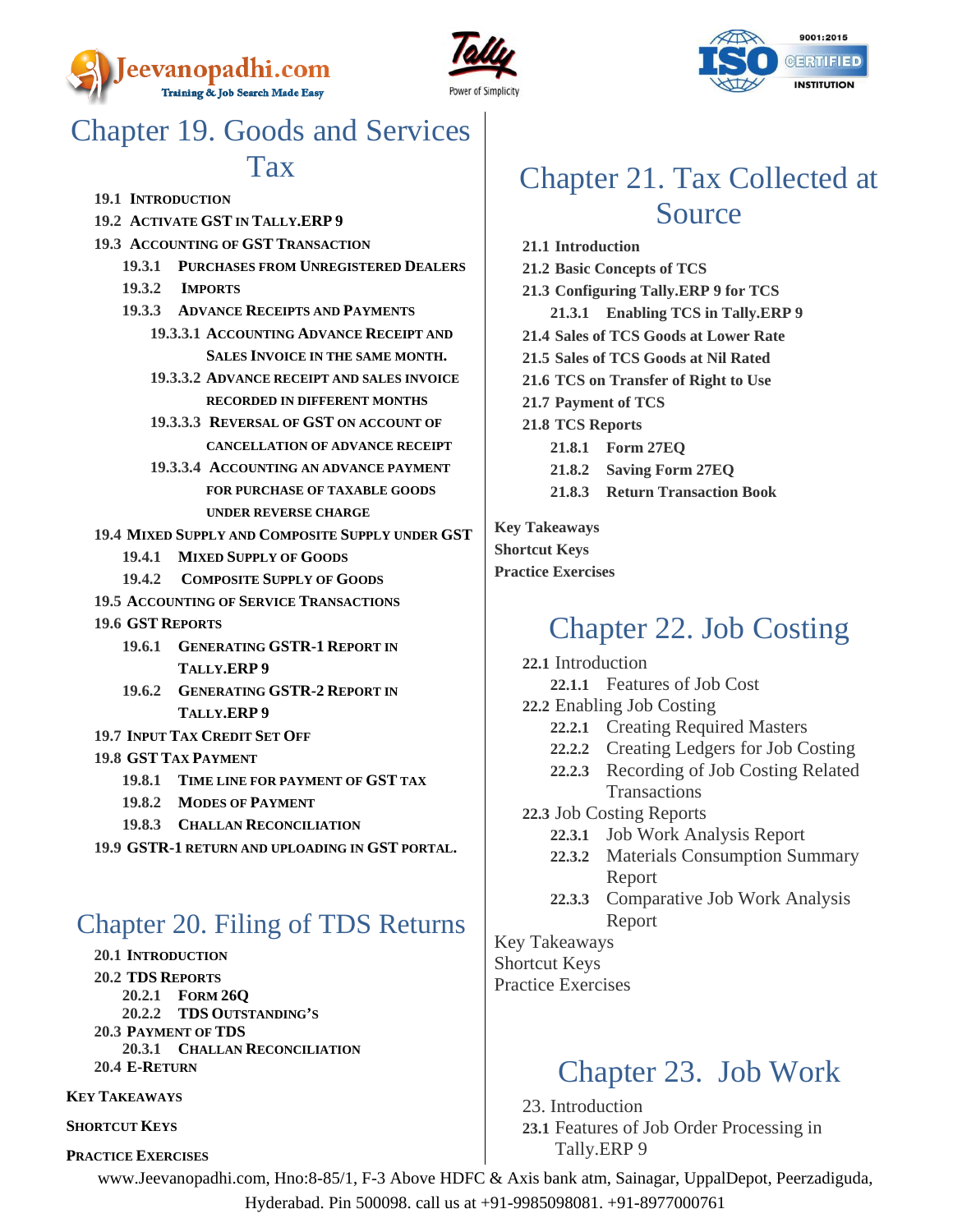





**23.2** Configuring Job Order Processing in Tally.ERP 9 **23.2.1** Company Setup **23.2.2** Enabling Job Order Processing **23.2.3** Voucher Type Setup **23.3** Job Order Processing **23.3.1** Job Work Out Order **23.3.2** Job Work in Order **23.4** Job Order Reports **23.4.1** Job Work Out Reports Key Takeaways Shortcut Keys Practice Exercises

## <span id="page-13-0"></span>Chapter 24. Tally Audit

- 24. Introduction
	- **24.1** Enabling Tally Audit Features in Tally.ERP 9
		- **24.1.1** Create User level security
		- **24.1.2** Creation of Masters by Administrator
	- **24.1.3** Recording of Transactions by the Users **24.2** Audit Listing for Voucher Types
		- **24.2.1** Tally Audit Statistics for Masters
		- **24.2.2** Audit Listing for Users

Key Takeaways Shortcut Keys Practice Exercises

# <span id="page-13-1"></span>Chapter 25. Interest Calculations

- 25. Introduction
	- **25.1** Activating Interest Calculations
		- **25.1.1** Calculation of Simple Interest in Tally.ERP 9 using Simple Mode
		- **25.1.2** Bringing the Calculated Interest Amount in Books of Account
	- **25.2** Using Advanced Parameters for Interest Calculation
	- **25.3** Calculation of Compound Interest in Tally.ERP 9
	- **25.4** Interest Calculation Reports

Key Takeaways

Practice Exercises

# <span id="page-13-2"></span>Chapter 26. Synchronization

- 26. Introduction
	- **26.1.1** Data Synchronization in Tally.ERP 9
	- **26.1.2** Difference between On-demand Synch and Online Synch
	- **26.1.3** Features of On-Demand Synchronization
	- **26.2** On demand Synchronization **26.2.1** Sync Status Messages
	- **26.3** Online Synchronization
		- **26.3.1** Online Synchronization using Tally.Net
	- **26.4** Export Snapshot
	- **26.5** Import Snapshot
	- **26.6** Transaction Sync Summary Report
	- **26.7** Status Report
	- **26.8** Exceptions Report

Key Takeaways

Shortcut Keys

Practice Exercises

## <span id="page-13-3"></span>Chapter 27. Multi-Lingual

- 27. Introduction
	- **27.1** Operating System Requirement for Multilingual Support
	- **27.2** Keyboard (Language) Configuration in Tally.ERP 9
	- **27.3** Defining User Interface Language

Key Takeaways

Shortcut Keys

Practice Exercises

## <span id="page-13-4"></span>Chapter 28. Control Centre

28. Introduction

**28.1** Login to Control Centre

**28.2** Control Centre for an Account

**28.3** Licensing and Configuration